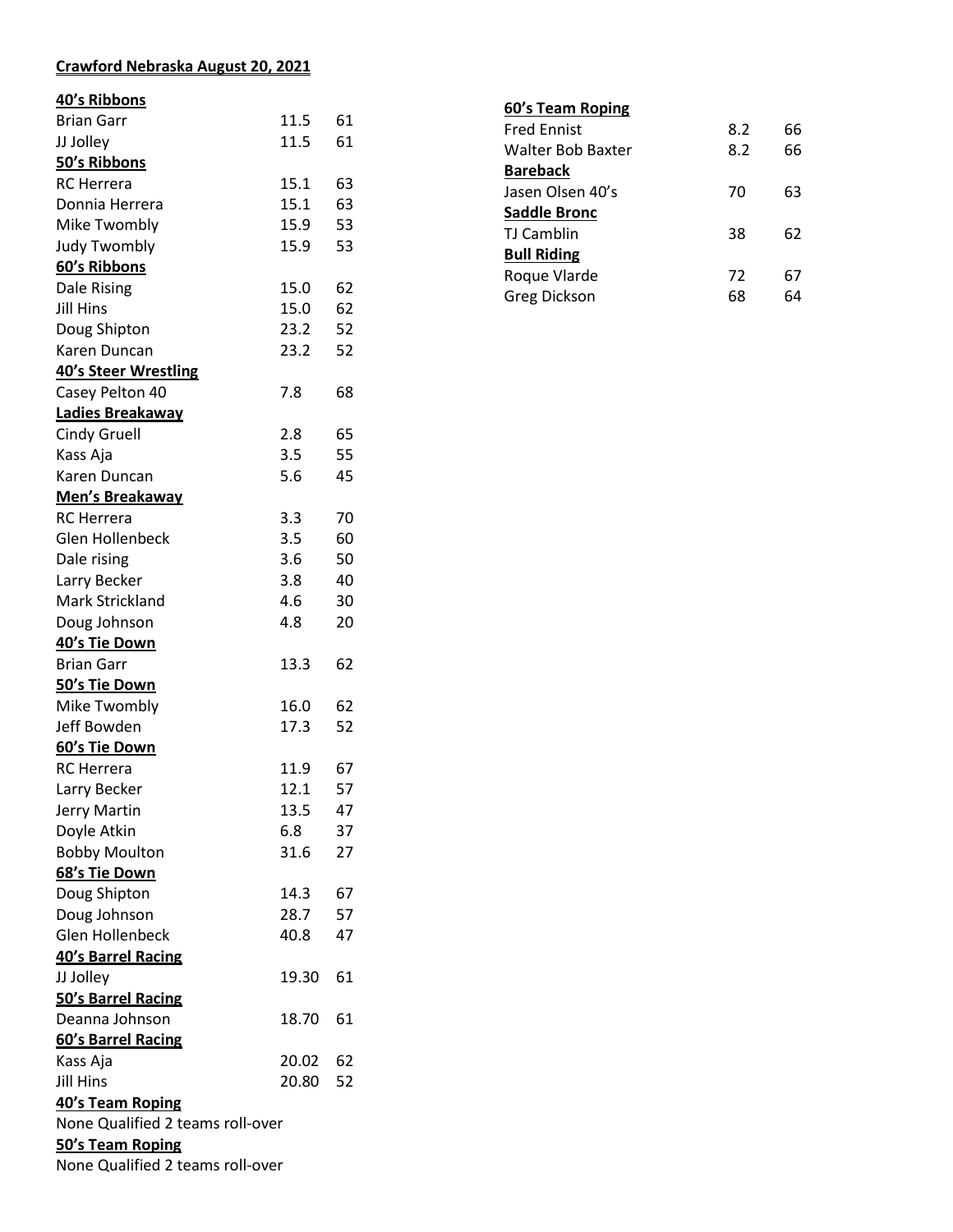## **Crawford Nebraska, August 21, 2021**

| 40's Ribbons                      |       |    |  |
|-----------------------------------|-------|----|--|
| <b>Brian Garr</b>                 | 12.6  | 61 |  |
| JJ Jolley                         | 12.6  | 61 |  |
| 50's Ribbons                      |       |    |  |
| <b>RC</b> Herrera                 | 11.5  | 63 |  |
| Donnia Herrera                    | 11.5  | 63 |  |
| 60's Ribbons                      |       |    |  |
| No Times, Roll-over money 2 teams |       |    |  |
| 40's Steer Wrestling              |       |    |  |
| Casey Pelton 40                   | 16.5  | 66 |  |
| Ladies Breakaway                  |       |    |  |
| Shauna Dycus                      | 3.1   | 65 |  |
| Karen Duncan                      | 6.1   | 55 |  |
| <b>Men's Breakaway</b>            |       |    |  |
| Doug Johnson                      | 2.7   | 70 |  |
| Doyle Atkin                       | 3.2   | 60 |  |
| Larry Becker                      | 3.4   | 50 |  |
| Dale Rising                       | 4.3   | 40 |  |
| Larry Swanson                     | 9.1   | 30 |  |
| 40's Tie Down                     |       |    |  |
| <b>Brian Garr</b>                 | 14.9  | 62 |  |
| 50's Tie Down                     |       |    |  |
| Jeff Bowden                       | 13.5  | 62 |  |
| Mike Twombly                      | 16.9  | 52 |  |
| 60's Tie Down                     |       |    |  |
| Larry Becker                      | 15.3  | 67 |  |
| <b>Jerry Martin</b>               | 29.3  | 57 |  |
| <b>Bobby Moulton</b>              | 33.4  | 47 |  |
| 68's Tie Down                     |       |    |  |
| Glen Hollenbeck                   | 10.1  | 68 |  |
| Doug Shipton                      | 11.3  | 58 |  |
| Larry Swanson                     | 14.6  | 48 |  |
| <b>Dale Rising</b>                | 24.1  | 38 |  |
| Doug Johnson                      | 25.9  | 28 |  |
| 40's Barrel Racing                |       |    |  |
| Taunya Crews                      | 19.08 | 62 |  |
| JJ Jolley                         | 20.36 | 52 |  |
| 50's Barrel Racing                |       |    |  |
| Deanna Johnson                    | 18.63 | 61 |  |
| 60's Barrel Racing                |       |    |  |
| <b>Jill Hins</b>                  | 20.37 | 62 |  |
| Kass Aja                          | 25.14 | 52 |  |
| 40's Team Roping                  |       |    |  |
| None Qualified 2 teams roll-over  |       |    |  |
| 50's Team Roping                  |       |    |  |
| None Qualified 2 teams roll-over  |       |    |  |
| 60's Team Roping                  |       |    |  |
| <b>RC</b> Herrera                 | 10.5  | 67 |  |
| <b>Mark Strickland</b>            | 10.5  | 67 |  |
| <b>Bobby Moulton</b>              | 12.7  | 57 |  |
| Jerry Martin                      | 12.7  | 57 |  |
|                                   |       |    |  |

| <b>Bareback</b>           |    |    |    |
|---------------------------|----|----|----|
| <b>No Qualified Rides</b> |    |    |    |
| Saddle Bronc              |    |    |    |
| <b>TJ Camblin</b>         |    | 61 | 62 |
| <b>Bull Riding</b>        |    |    |    |
| Julius Begay              | 50 | 64 | 64 |
| <b>Greg Dickson</b>       | 60 | 57 | 64 |
| Lyle Hogue                | 50 | 56 | 54 |
|                           |    |    |    |